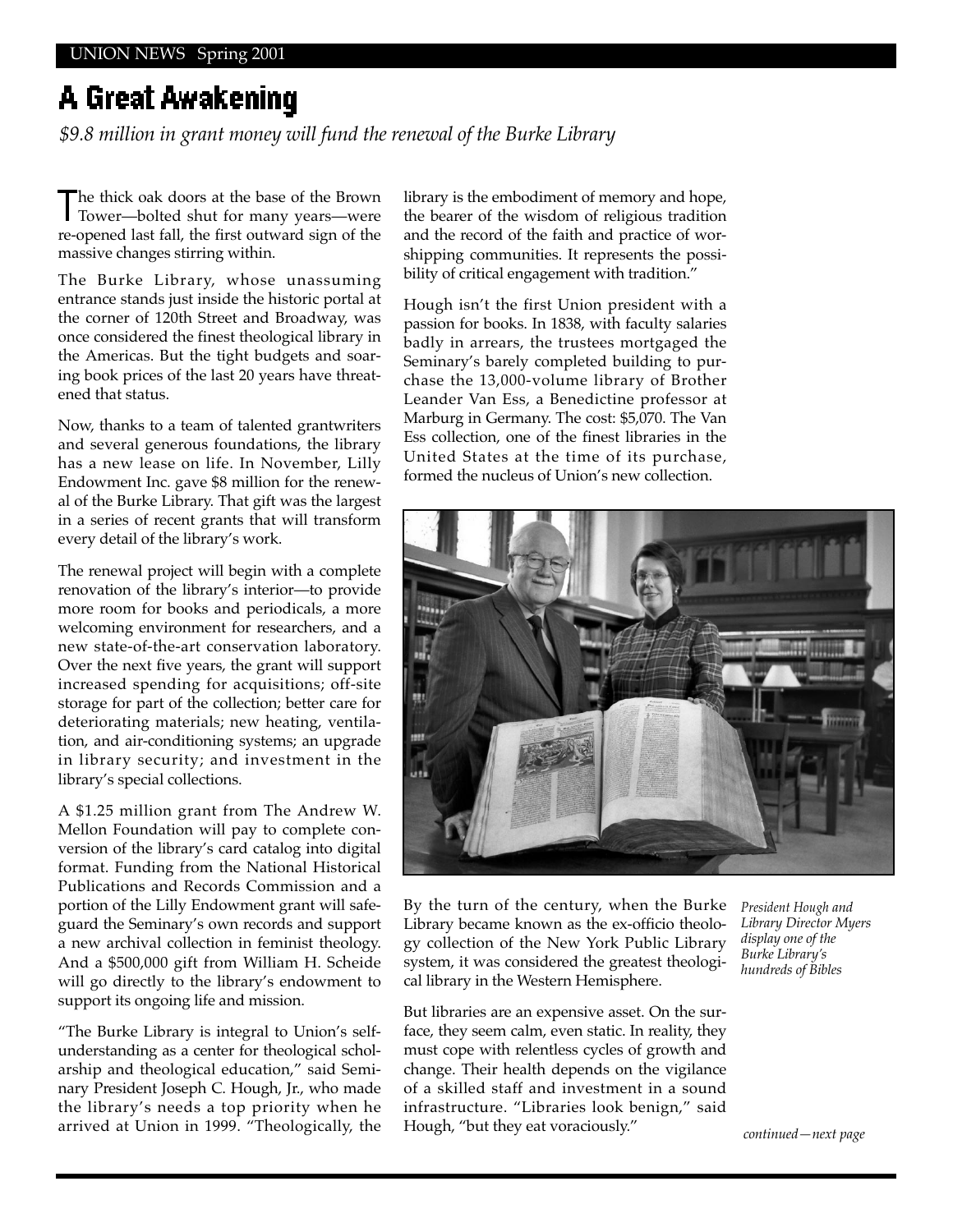### **Library** Awakening (continued)

All academic libraries struggle to meet the skyrocketing expense of keeping their collections current. Since 1970, the cost of books has risen dramatically. In the same period, the price of scholarly journals grew at nearly twice the rate of inflation. In recent years, tapping the resources of rapidly changing electronic media has become an increasingly costly challenge as well.

At Union, this battle to maintain currency has been waged alongside institutional struggles for financial survival that have left the library significantly underfunded. "The Burke Library has been allowed to become a tattered treasure," explained Library Director Sara J. Myers.

#### But not for long.

"One of Lilly Endowment's primary interests is encouraging, building and supporting a strong tradition of Christian ministry in this



*Yasuyo Tanaka, assistant in the preservation lab, delicately cleans an old volume* 

country. Among the fundamental elements of that goal are theological sources and literature that form the context of the traditions and history of Christianity," said Craig Dykstra, Endowment vice president for religion. "The Burke Library at Union Seminary is one of the indisputable pillars and keepers of that tradition. The Endowment is pleased to be able to make such a strategic grant to this institution."

Over the years, the Endowment has invested heavily in theological education, Dykstra said. The \$8 million gift to the Burke Library is the

largest grant the Endowment has ever given to a theological library.

#### MORE ROOM, MORE BOOKS

The transformation of the library will begin with an overhaul of the space it occupies. Later this year, the library will be reconfigured to provide more—and more welcoming—room for books and readers. Among other things, this capital renovation will mean:

- better lighting in the main reading room and general stacks;
- convenient computer access and additional study carrels;
- better access for the disabled;
- new shelving for current periodicals;
- plumbing repairs; new heating, ventilation, and air-conditioning systems; and the electrical upgrades necessary to support new technologies.

At the same time, infrequently used books and periodicals will be moved to an offsite storage facility. It is common for New York's large research libraries to store an overflow of books in specially designed warehouses just outside the city. These books can be transported back to the Seminary on short notice, as they are needed by researchers.

The changes will make more room for new books. And for students and faculty, that is welcome news. For the last 15 years, the library's acquisitions budget has been shrinking, both in purchasing power and in real dollars. Lilly Endowment has committed \$2.2 million to filling the resulting gaps in the collection.

"The library has a wonderful collection, but there are some new directions in scholarship that need to be added," said Professor Delores Williams, who often arrives at the library before dawn to write in solitude. "The library's strengths and weaknesses influence the research interests of the faculty and the development of new courses," said Williams. "We need to start building our collection in theology and science. We need more sources from around the world. We need more sources from Africa, more sources from Asia." And where emerging theological perspectives are well documented in the collection, she said, the library needs to add works that are critical of those perspectives.

Hough agrees. "If our libraries are to remain the bearers of the full range of wisdom, faith, and practices of Christian worshipping communities," he said, "the collection of the library should reflect the intellectual and cultural pluralism of theological inquiry."

#### IMPROVING ACCESS

The vision for the library's renewal began to take shape more than a year ago, when Hough and Myers, both new to Union, invited a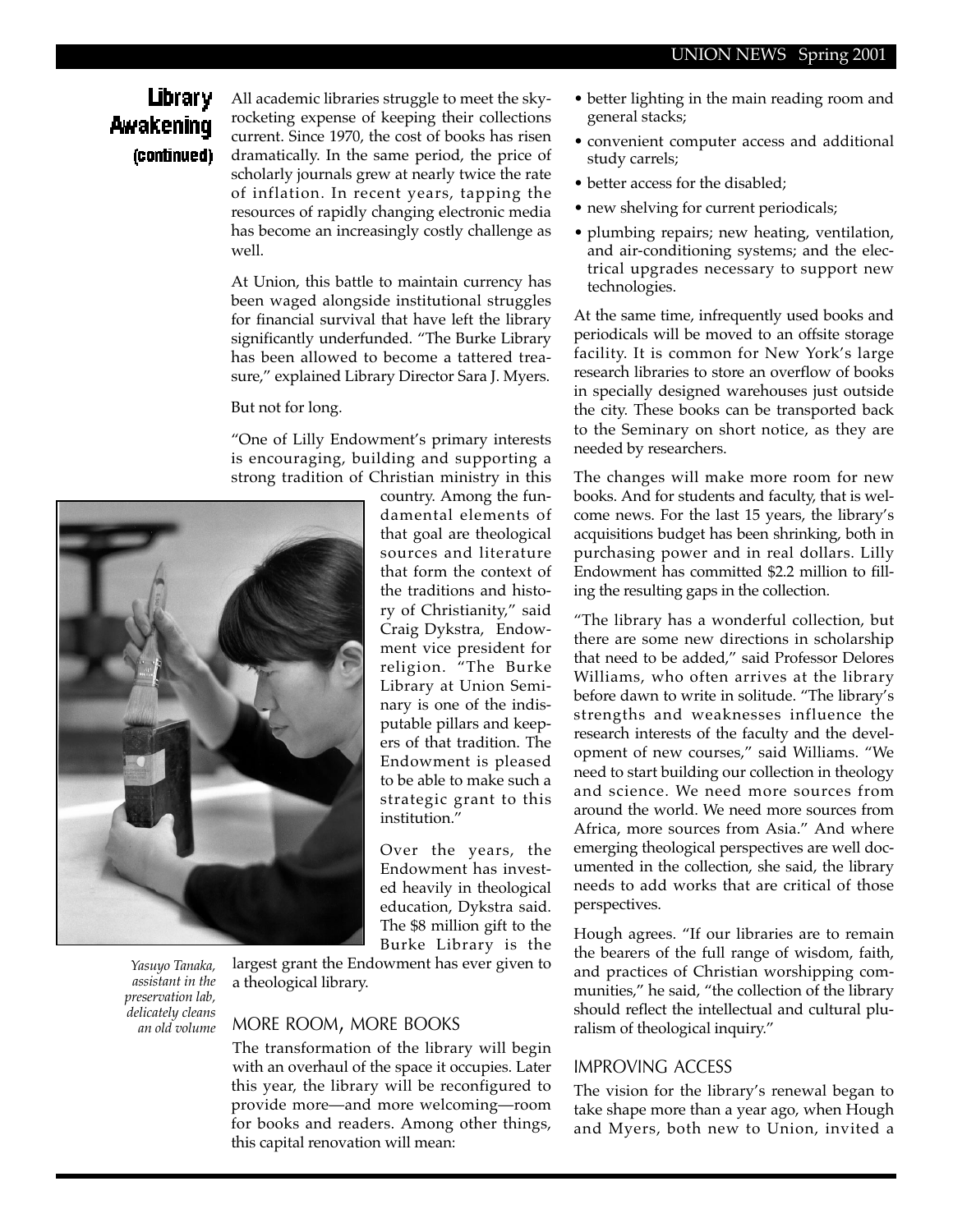#### UNION NEWS Spring 2001

consultant from The New York Public Library to study the Burke Library and propose a plan for meeting its most immediate needs. "The depth of the need was surprising," said Paul Bradley, a third-year M.Div. student and Director of Corporate and Foundation Relations in the Seminary's Development Office. Bradley, a former library fundraiser, played a key role in writing the grant proposals. "It became clear that we needed to make a case for the entire library," he explained.

Throughout the spring and summer, the team worked long hours, developing a theological framework for investment in the library, soliciting input from its staff, meeting with representatives of the Endowment, and finally, hammering out the details of budget numbers, project by project.

"It would be easy to see this as a lot of independent projects," said Library Director Sara Myers. "For me, the overall project is about better access to the collection—for students, for faculty, for other researchers. It doesn't matter if you have 100 million volumes. If no one can use them, you don't have a library; you have a museum."

From cleaning books, to re-opening the doors at 120th Street, to processing archival collections—every dollar spent will improve access and increase use. No single project will do that more concretely than the conversion of the library's manual card catalog into an electronic format. At present, only materials added to the collection after 1976 are part of SOPHIA, the library's online public access catalog. That leaves more than 300,000 volumes accessible only through the fragile card catalog or the printed shelf list.

That conversion process, funded by The Andrew W. Mellon Foundation, will take a team of specialists 30 months to complete. Every detail of information on the cards, from standard information about the book's publication to the faded, hand-written marginalia of diligent librarians, will be captured in the digital version. Each volume will get its own barcode. And when the project is done, researchers will be able to access the entire catalog at local computer workstations and via the Internet. The conversion is expected to fuel a dramatic increase in the circulation of the library's older collections.

#### PROTECTING THE PAST

Meanwhile, the library basement will be transformed into a state-of-the-art conservation laboratory. A professional conservator and several assistants will work full-time to preserve the library's general collection and protect its rarest treasures.

This initiative marks a shift in Union's ability to care for its holdings. For several years, the library has been without a professional conservator trained to monitor storage conditions and repair damaged volumes. "We haven't had the capacity to deal with deteriorating books," said Seminary Archivist Claire McCurdy, noting that about one of every 20 volumes in the library is in disrepair. The new lab will be the destination for armloads of fragile books she receives each week from students and staff. It will be fully stocked with rebinding equipment, special tools for removing stains from paper, a press for stamping titles into rebound books, and a large paper cutter for fashioning boxes and bindings. "It's like being a kid in a candy store after eating vegetables your whole life," said McCurdy, days after the Endowment announced its grant. "Everything is possible."

While the conservator and assistants will spend the bulk of their time maintaining the circulating collection, they will also attend to the library's most unique holdings, including Greek census records from 20 CE, a rare twelfth century manuscript of the Life of St. Boniface, a 1520 imprint of Martin Luther's first published writing, and one of the first African-American hymnals, published in Philadelphia in 1818.

*continued—next page* 

### Funding the Library's Renewal

| Lilly Endowment Inc.        | \$8,000,000 | the overall renewal of<br>Burke Library                                                 |
|-----------------------------|-------------|-----------------------------------------------------------------------------------------|
| Andrew W. Mellon Foundation | \$1,250,000 | conversion of the card<br>catalog into digital format                                   |
| William H. Scheide          | \$500,000   | building the library<br>endowment                                                       |
| <b>NHPRC</b>                | \$79,325    | processing collections in<br>the Archives of Women in<br><b>Theological Scholarship</b> |
| Lilly Endowment Inc.        | \$17,200    | to upgrade the Bonhoeffer<br>collection                                                 |
| TOTAL                       | \$9,846,525 |                                                                                         |